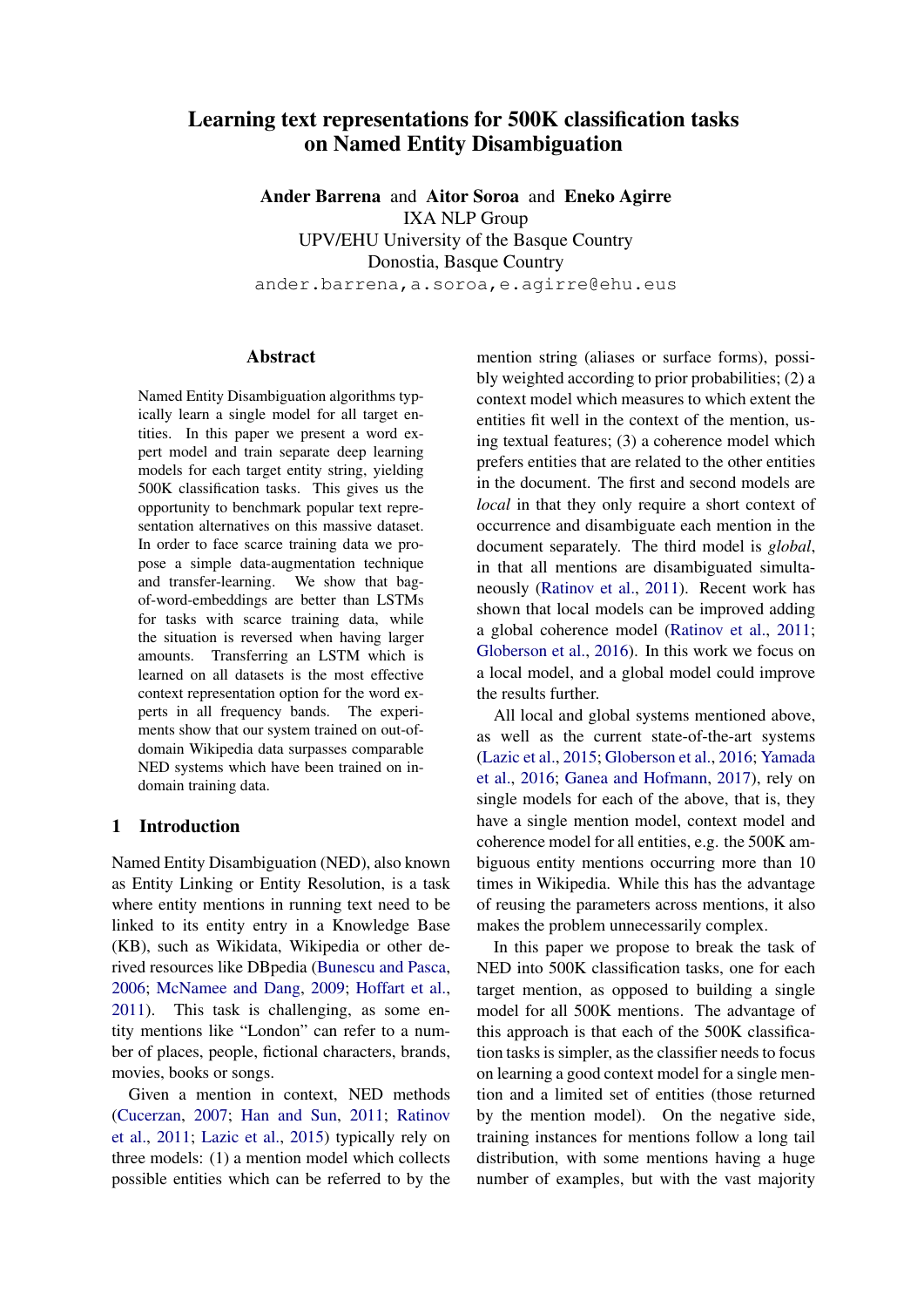of mentions having very limited training data, e.g. 10 occurrences linking to an entity in Wikipedia. Our results will show that data-augmentation and transfer learning allow us to overcome the sparseness problem, yielding the best results among local systems, very close to the best local/global combined systems. Contrary to systems trained on in-domain data [\(Cucerzan,](#page-8-7) [2012;](#page-8-7) [Chisholm and](#page-8-8) [Hachey,](#page-8-8) [2015;](#page-8-8) [Globerson et al.,](#page-8-5) [2016;](#page-8-5) [Yamada](#page-9-2) [et al.,](#page-9-2) [2016;](#page-9-2) [Sil et al.,](#page-9-3) [2018\)](#page-9-3), ours is trained on Wikipedia and tested out-of-domain.

From another perspective, a set of 500K classification problems provides a great experimental framework for testing text representation and classification algorithms. More specifically, deep learning methods provide end-to-end algorithms to learn both representations and classifiers jointly [\(LeCun et al.,](#page-9-4) [2015\)](#page-9-4). In fact, learning text representations models has become a center topic in natural language understanding, as it allows to transfer representation models across tasks [\(Con](#page-8-9)[neau and Kiela,](#page-8-9) [2018;](#page-8-9) [Peters et al.,](#page-9-5) [2018;](#page-9-5) [Wang](#page-9-6) [et al.,](#page-9-6) [2018\)](#page-9-6). In this paper, we explore several popular text representation options, as well as dataaugmentation [\(Zhang and LeCun,](#page-9-7) [2015\)](#page-9-7) and transfer learning [\(Bengio,](#page-8-10) [2012\)](#page-8-10). All training examples and models in this paper, as well as the pytorch code to reproduce results is availabe  $<sup>1</sup>$  $<sup>1</sup>$  $<sup>1</sup>$ .</sup>

This paper is structured as follows. We first present our models. Section [3](#page-3-0) presents the experiments, followed by related work and conclusions.

# <span id="page-1-3"></span>2 Deep Learning models for NED

In this section we describe the deep learning models proposed in this work. We first present our use of Wikipedia to produce the candidate model and the training instances, followed by the deep learning models. We will mention options and hyperparameters as we explain each component. Unless explicitly stated we used default values. The rest were selected and tuned solely on development data from Wikipedia itself, with no access to other datasets (cf. Section [3\)](#page-3-0).

#### 2.1 Pre-processing and Resources

We used the English Wikipedia<sup>[2](#page-1-1)</sup> as the only resource for training the models. On the one hand, Wikipedia articles define the target set of entities.

On the other hand, Wikipedia editors have manually added hyperlinks to articles, where the anchor text corresponds to the mention, and the url corresponds to the entity.

We first built a candidate model as a dictionary that links each text anchor to possible entities, using the method presented in [\(Spitkovsky](#page-9-8) [and Chang,](#page-9-8) [2012;](#page-9-8) [Barrena et al.,](#page-8-11) [2016\)](#page-8-11). Let M be the set of all unique mention strings  $m$ ,  $E$  the set of all target entities  $e$ , and  $E_m = \{e_1, \ldots, e_m\}$  the set of entities that can be referred by mention m. We kept the 30 most frequent candidates for each mention for the sake of efficiency. We report the sizes of  $E$  and  $M$  below.

We then extracted annotated examples by scanning through the page contents for hyperlinks that link anchors (the mentions) to the corresponding Wikipedia pages (the entities). For each such hyperlink, we build a context c by first tokenizing and removing the stop words, and then extracting a window of 20 words to the left and 20 words to the right from the anchor. We thus construct a set of  $N_m$  labeled instances  $\{c_i, y_i\}$ , where  $y_i \in E_m$ , for each m. We did not apply any kind of lemmatization or stemming to the training contexts.

#### <span id="page-1-2"></span>2.2 Word Expert models

In the word expert approach we train one classifier for each possible ambiguous mention. We are thus interested in learning a classifier that assigns a target mention  $m \in M$  appearing in a context c to one of its possible entity candidates  $E_m = \{e_1, \ldots, e_m\}$  based on the set of  $N_m$  training instances  $\{c_i, y_i\}$ , where  $y_i \in E_m$ . From the approximately  $1M$  ambiguous mentions in Wikipedia only  $523K$  occur more than 10 times as anchors in Wikipedia, and we thus limit  $M$  to 523 mentions and learn  $523K$  classifiers.

Given the textual context of a mention,  $c_i$ , the text representations model will output a vector representation  $h$ . We tried different alternatives for representing context, as described below. Given the vector  $h$ , we define the classifier as a neural network consisting of a number of fully connected layers, followed by a softmax layer with as many output dimension as the number of candidates of the target mention  $E_m$ . The whole network (representation model and classifier) is trained end-to-end using cross-entropy loss.

In order to tune the hyper-parameters, we split the examples into training (90%) and development

<span id="page-1-0"></span><sup>1</sup>[https://github.com/anderbarrena/](https://github.com/anderbarrena/500kNED) [500kNED](https://github.com/anderbarrena/500kNED)

<span id="page-1-1"></span> $2$ We chose the 2014 snapshot, which gives good results in the contemporary evaluation datasets.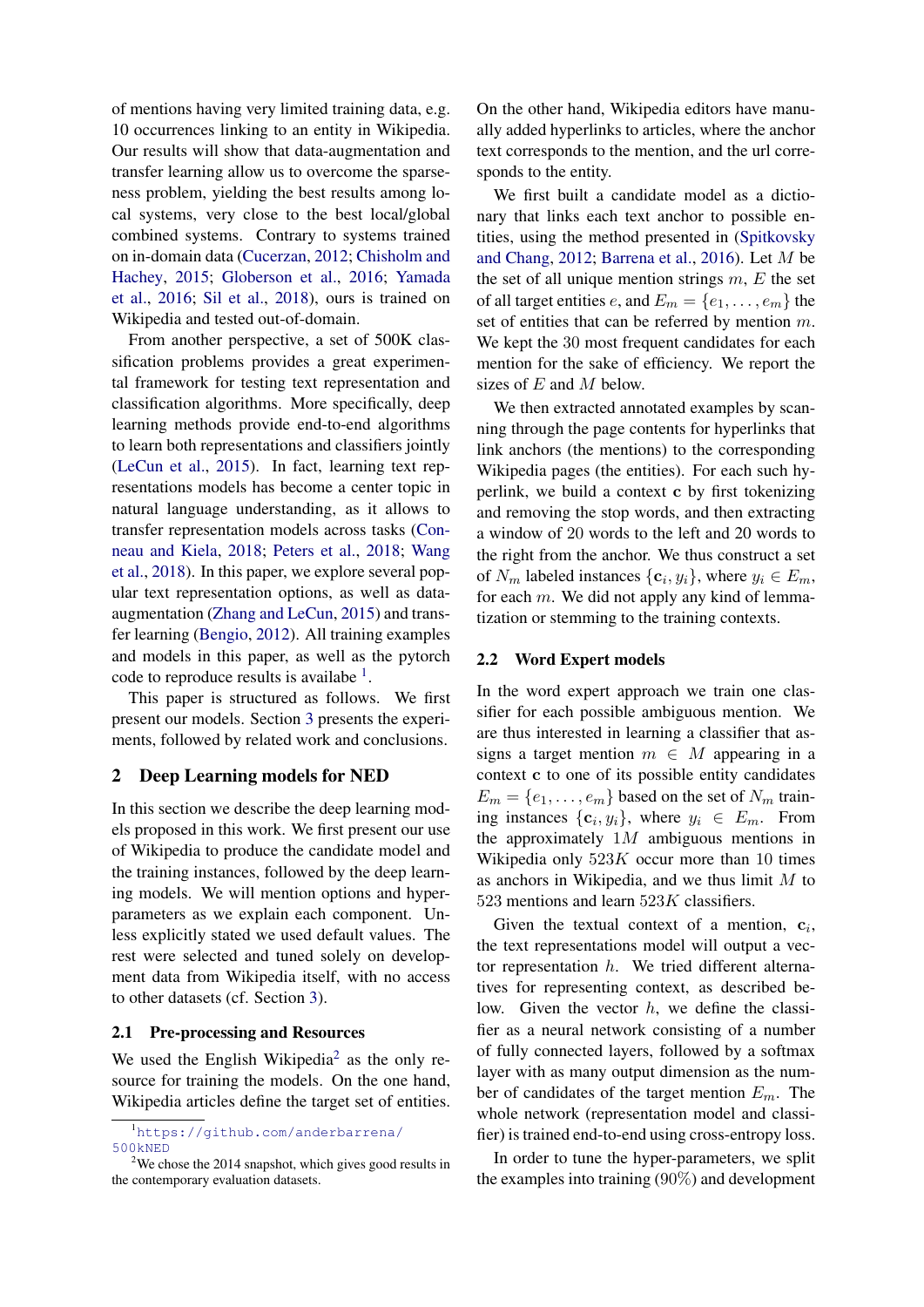

<span id="page-2-0"></span>Figure 1: Deep learning models for NED. On the left side, context models: (a) Sparse BoW, (b) Continuous BoW, (c) LSTM. On the right side the classification models: (d) word expert model, (e) single model. The transfer model first learns an LSTM on the single model, then reuses the LSTM to learn each of the word expert models.

 $(10\%)$ . We tried different configurations of the classifier, such as the number of fully connected layers or the activation function. Two layers of Re-LUs performed best in the development set. The rest of parameters were set by default: 256 hidden units, adam optimizer with an initial learning rate of 1.0e − 3 and batches of 256 instances. Training stops when the accuracy in the development set drops for 10 consecutive epochs or when a maximum of 300 epochs is reached. We select the model that obtained the best accuracy in the development set before stopping. The same parameters and model were used for all word experts.

We now describe the how to represent context. Sparse bag-of-words (BoW): In this model, depicted in Figure [1](#page-2-0) (a), the context is represented as the addition of the one-hot vector for each word, with as many dimensions as the vocabulary size. The target mention is assigned a zero vector, akin to ignoring it. The vocabulary is large, comprising more than 200K different words, which slowed down learning. Alternatively, we also clustered the words in the vocabulary. In this case, we use those clusters to represent the words in the onehot vector, yielding a bag of clusters representation. We used the *word2vec*[3](#page-2-1) toolkit to build the clusters from English Wikipedia text. The corpus was lower-cased and tokenized. We found that using  $3K$  cluster size does best in development.<sup>[4](#page-2-2)</sup> As the results on development for the models using words were below those of clusters we will report only results for clusters.

Continuous bag-of-words (CBoW): In this case, see Figure [1](#page-2-0) (b), context is represented with the centroid of pre-trained word embeddings, where the mention is represented by a vector of zeros. The embeddings were trained over the English Wikipedia using word2vec [\(Mikolov et al.,](#page-9-9) [2013\)](#page-9-9). The corpus was first lower-cased, and we used a window size of 20, 10 negative samples and 7 iterations. The embeddings have a dimensionality of 300. We also tested a number of pre-trained embeddings, but we did not obtain better results, perhaps because our embeddings were trained on Wikipedia, which is also the training corpus for the NED system. When combined with the classifiers, we kept the embeddings fixed.

Recurrent Neural Network (LSTM): As a third alternative, we considered a recurrent neural network based on LSTMs [\(Hochreiter and](#page-8-12) [Schmidhuber,](#page-8-12) [1997\)](#page-8-12) to exploit the dependencies among the word sequence that forms the input context (Figure [1,](#page-2-0) (c)). We use a single LSTM to encode the input contexts as follows. We first replace the target mention with a special symbol which has a manually assigned constant embedding, and then feed the sequence into the LSTM. The last hidden vector is taken to represent the context. The LSTMs have 512 hidden units and 300 dimensional word embeddings, which are initialized with the embeddings vectors used in the continuous BoW model described above. The LSTM layers have a dropout layer, with 0.2 dropout probability.

We explored GRUs, stacking LSTMs, temporal average and max pooling among hidden states, but did not improve results on development.

#### 2.3 Single model

One of the main problems of word experts is that they need a large number of manually annotated

<span id="page-2-1"></span><sup>3</sup>[https://code.google.com/archive/p/](https://code.google.com/archive/p/word2vec/) [word2vec/](https://code.google.com/archive/p/word2vec/)

<span id="page-2-2"></span> $4$ We tried 100,300,800,1K,3K,8K and 10K cluster sizes.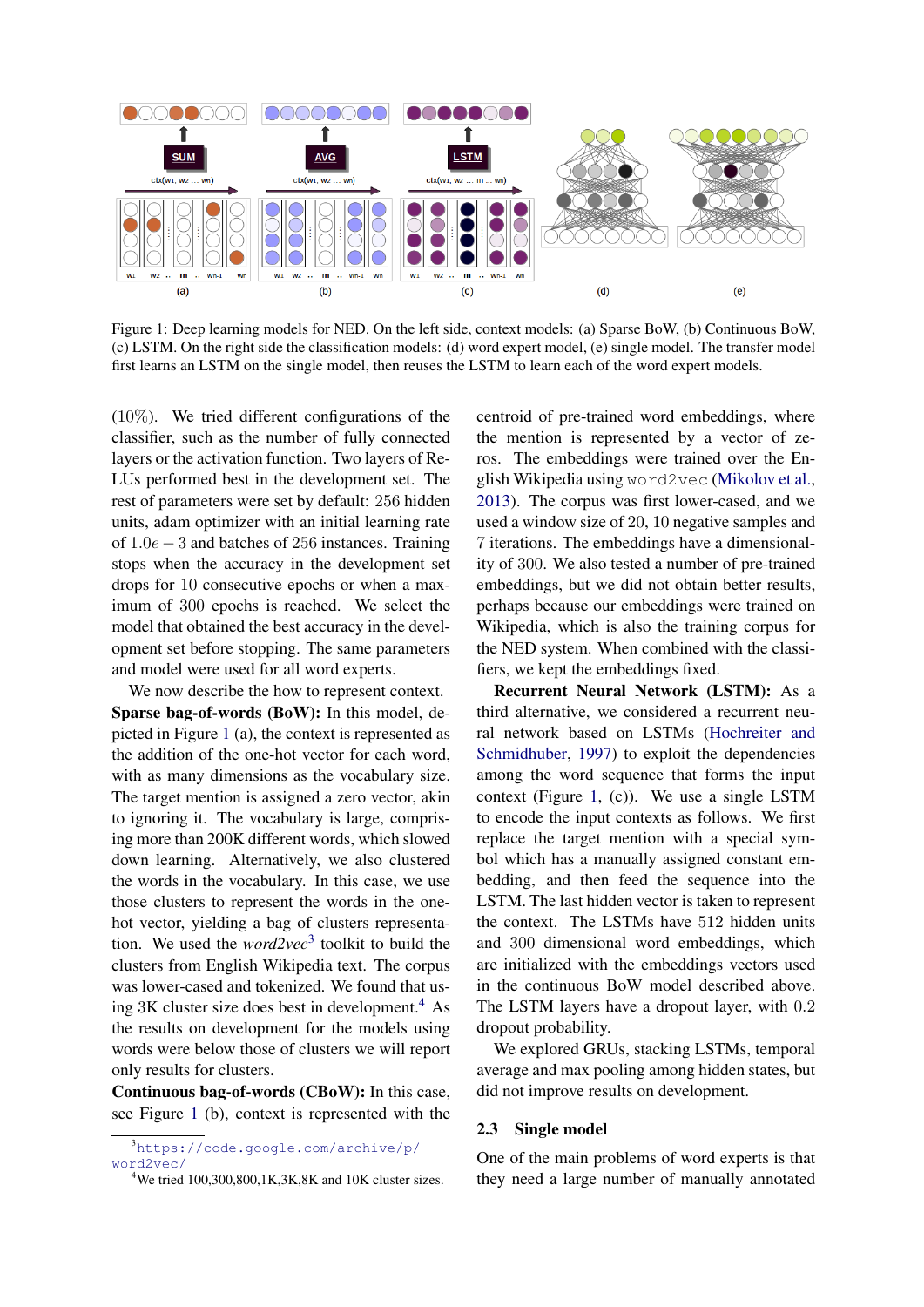examples for each possible mention, which makes it unsuitable for less frequent mentions. As an alternative, we also trained a single model. Given the set of all training instances  $N_m$  for all possible mentions  $m \in M$ , we train a classifier that, for each context  $c_i$  produces the correct entity  $e_i \in E$ . This classifier has a large number of classes  $|E|$ . We discarded entities with less than 50 mentions, and gather up to 5K random instances for the rest. Note that clipping the instance number to 5K effectively downsamples those entities that are highly frequent. All in all, we gather a training corpus of 53M annotated examples for 248K target entities in this single model.

We adopted the recurrent model presented in the previous section. In this case, we also replace the target mention with a special symbol which has a manually assigned constant embedding vector, we feed it into the LSTM, and use the last hidden vector  $h$  as the context representation. The classifier follows the same architecture as the word expert model. In this case the LSTM has 2048 hidden units, producing a 512-dimensional context representation and 300 dimensional word embeddings, which are again initialized with the pretrained embeddings in the previous section keeping them fixed. The final softmax layer has 248K dimensions, the number of candidate entities. We checked other hidden-unit sizes with no better results. In order to improve results, we filter out the candidates which are not in dictionary.

Regarding the training details, we use the Adam optimization algorithm with an initial learning rate of  $1.0e^{-4}$ , and a dropout value of 0.2. In this case, we used a 1% sample of Wikipedia instances as a validation set, and we stop early, whenever the accuracy in this validation set does not improve for 3 consecutive epochs. Training the model takes around 16 hours per epoch in a single GPU, taking at most 18 iterations.

## 2.4 Transfer learning

As an alternative to learning a single model, we can use the text representation layer of the aforementioned single model in the word expert model. That is, after training the single model with the whole Wikipedia, we use the learned model of the LSTM as the text representation layer of the word expert models. This way, we reuse the LSTM which was learned alongside the single model instead of learning a separate LSTM layer for each word expert (see Section [2.2\)](#page-1-2). When training the word experts, we keep the LSTM layer fixed.

#### <span id="page-3-1"></span>2.5 Data augmentation

As mentioned above, some mentions only have as few as 10 training instances. In order to have a larger number of training instances, we augment the training set for target mention  $m$  with the contexts of other mentions that occur as anchors of one of the  $e_i$  candidates  $m$  ( $e_i \in E_m$ ). Using this strategy, we randomly select up to  $250K$  examples as training instances for each mention. Although augmenting the training set has the advantage of providing more training instances, it also has the drawback of distorting the number of examples for each entity. For instance, in the case of the mention *EU* most of the examples in Wikipedia refer to the European Union (around 2800) and only a few to Europe (the continent, 716). When augmenting the training set with examples for the entities, we add more examples for Europe (around 44000) than for European Union (around 13000), changing the ratio of labels in the training data significantly. In order to counter-balance this effect, we tried to combine the priors from the original data with the output of the classifier trained with the augmented dataset. Alternatively, we combined both original and augmented classifiers, yielding better results in development. We thus train two classifiers for each mention, one using the original training set  $P(e|c)_{orig}$ , and one using the augmented dataset  $P(e|c)_{aug}$ . Finaly, we combine their scores to produce the combined output  $P(e|\mathbf{c})$ :

$$
P(e|\mathbf{c}) = P(e|\mathbf{c})_{orig} P(e|\mathbf{c})_{aug} \tag{1}
$$

## <span id="page-3-0"></span>3 Experiments

We developed and evaluated our model in standard datasets for easier comparison to the state of the art. The main dataset is the Aida CoNLL dataset which is composed of news documents from the Reuters corpus. It comprises three parts: *Aidatrain* training set, *Aidatesta* development set and *Aidatestb* test set. We also include the three earliest Text Analysis Conference (TAC) datasest, that focus on highly ambiguous mentions from news, web and discussion forums: *Tac2010*, *Tac2011* and *Tac2012*. As we are interested in building a robust model based on Wikipedia alone, we ignore the training data accompanying each dataset. We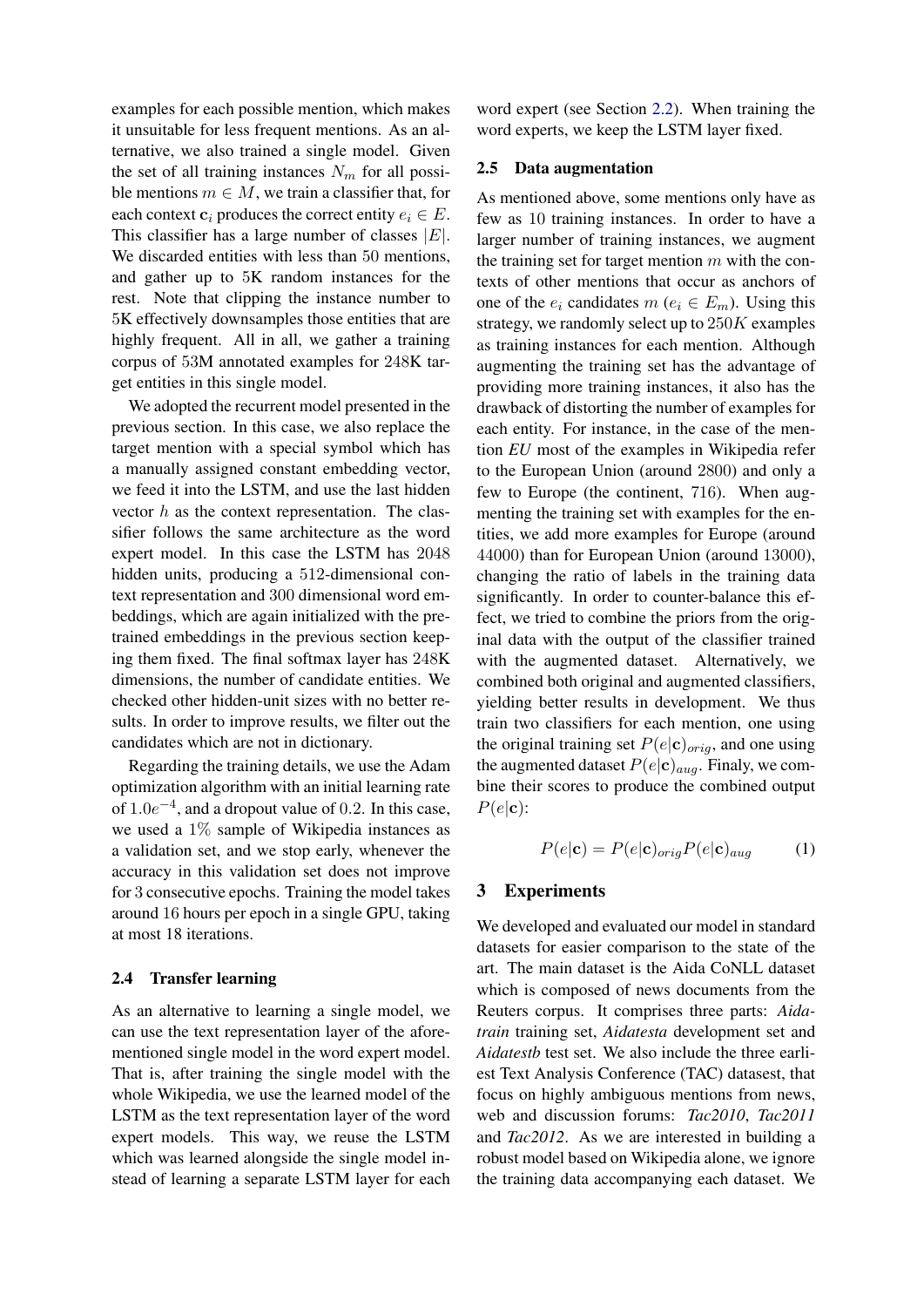|                       | testa | testb | tac2010 | tac2011 | tac2012 |
|-----------------------|-------|-------|---------|---------|---------|
| mentions              | 5917  | 5616  | 2250    | 2250    | 2229    |
| <i>inKB</i> mentions  | 4792  | 4485  | 1020    | 1124    | 1177    |
| uniq mentions         | 2600  | 2441  | 750     | 1315    | 781     |
| uniq inKB mentions    | 1850  | 1685  | 386     | 628     | 509     |
| inKB mentions in dict | 1841  | 1675  | 382     | 597     | 499     |

<span id="page-4-0"></span>Table 1: Statistics of the datasets (see text for details).

use *Aidatesta* for model selection only (i.e. the parameters were tuned on a subset of Wikipedia, cf. Section [2\)](#page-1-3), and *Aidatestb*, *Tac2010*, *Tac2011* and *Tac2012* for out-of-domain test.

Note that we used *Aidatesta* only to select the best models, given that all hyperparameters where tuned over Wikipedia itself. Table [1](#page-4-0) shows the statistics for all datasets. From all mentions, only a subset of them actually refers to an entity in the KB provided by the dataset authors ("inKB mentions" row). Our dictionary covers most but not all of those KB entities ("uniq inKB mentions in dict" row). Some of the mentions in the datasets are resolved as NIL, for cases where the mention refers to an entity which is not in the KB. The simplest method to return NIL is to first resolve over all Wikipedia entities, and if the selected entity is not in the KB then to return NIL. We focus the evaluation in the mentions linked to an entity in the respective KB, and use the so-called *inKB accuracy* as the evaluation measure, which is defined as the fraction of correctly disambiguated mentions divided by the total number of mentions which are linked to the KB. We perform 3 runs for each reported result, reporting mean accuracy and standard deviation values. We also include MFS baselines in the results: given a mention, the baseline is computed assigning the entity in the dictionary with highest prior probabilities.

During testing, given a mention, we search the document and try to find the longest string that a) contains the mention and b) matches an entry in the dictionary. Next, we replace every mention string with that longer string in the document.<sup>[5](#page-4-1)</sup> We also apply the *'One entity per Document'* hypothesis, averaging the results of the occurrences for the same mention in the same document [\(Barrena](#page-8-13) [et al.,](#page-8-13) [2014\)](#page-8-13).

## 3.1 Development results

Table [2](#page-5-0) shows the performance of each of the context representation models and data augmentation options in *Aidatesta*. The MFS baseline obtains 71.91, which is a good point of comparison to benchmark our candidate model (the dictionary) with respect to other systems. All our models improve over the MFS baseline by a large margin. As mentioned in Section [2.5,](#page-3-1) we have three classifiers for each mention.  $P(e|c)_{orig}$  uses the original training set,  $P(e|c)_{aug}$  uses the augmented training set, and  $P(e|\mathbf{c})$  combines both. The table shows that the results of the original and augmented classifiers are more or less comparable, while the combination consistently yields the best results for all context representations options.

Regarding the representation models, we can observe that the sparse Bag-of-word model yields worse results than the continuous Bag-of-words. The LSTMs learned separately do not improve over continuous BoW, while the LSTM transferred from the single model obtains the best results. In addition to the results in the table, the single model obtains an accuracy of 45.95, well below the rest.

These results confirm our intuitions. Regarding the single model vs. word experts, the classifier has a much easier task in the second case, as the number of classes to predict is much smaller for each classifier. Regarding the performance of the word expert LSTMs, our hypothesis was that, given the long tail distribution of the number of training instances, the per-mention LSTMs of many mentions would not have enough training instances to learn effective representations. We checked this hypothesis plotting the results for each method according to the number of training instances. Figure [2](#page-5-1) shows the inKB accuracy for mentions bucketed according to the number of training instances<sup>[6](#page-4-2)</sup>. Continuous BoW overpeforms LSTMs on mentions with a small number of

<span id="page-4-1"></span><sup>&</sup>lt;sup>5</sup>Mentions that are named as a DBPedia entity classified as location are not expanded.

<span id="page-4-2"></span> $6$ We set 10 buckets with an equal number of mentions in each bucket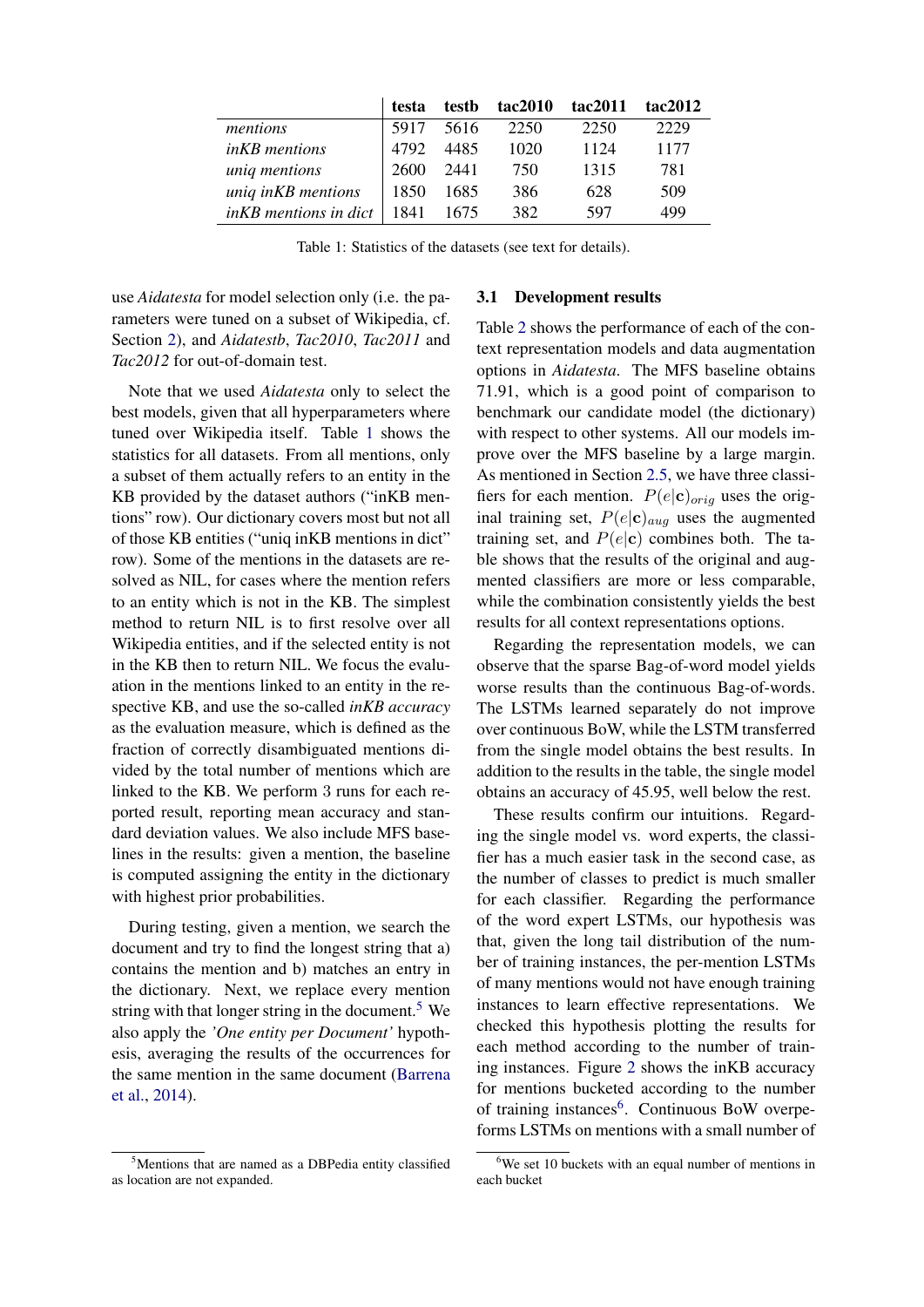|                 | <b>Sparse BoW</b> | <b>CBoW</b>      | LSTM             | Transfer       |
|-----------------|-------------------|------------------|------------------|----------------|
| $P(e c)_{orig}$ | 79.65±0.06        | $82.48 + 0.48$   | $80.35 \pm 0.05$ | $84.70 + 0.06$ |
| $P(e c)_{aug}$  | $79.54 \pm 0.26$  | $81.74 + 0.21$   | $80.66 + 0.26$   | $82.39 + 0.42$ |
| P(e c)          | $83.28 \pm 0.17$  | $86.19 \pm 0.19$ | $84.35 \pm 0.30$ | $86.87 + 0.14$ |

<span id="page-5-0"></span>Table 2: Development results (Aidatesta) as inKB accuracy and standard deviation for Sparse BoW, Continuous BoW, LSTM and transferred LSTMs. Each row corresponds to the original training data, augmented training data, and combination.



<span id="page-5-1"></span>Figure 2: Development results (Aidatesta) as inKB accuracy according to number of training instances.

training instances, while the situation is reversed for mentions with a large number of training instances. The graph also shows that the transferred LSTM yields better results for all frequencies, and that the Sparse BoW model underperforms the rest of models consistently. As an aside, we observed that for the words which have more than 200.000 training instances, both the per-mention LSTM and the transferred LSTM yield similar results.

#### <span id="page-5-3"></span>3.2 Final results

In this section we compare our system with the state-of-the-art in Named Entity Disambiguation. Given the vast number of NED systems, we only report the results of the most relevant high performing systems only. Note that, contrary to us, many high-performing systems use in-domain training data [\(Ganea and Hofmann,](#page-8-6) [2017;](#page-8-6) [Glober](#page-8-5)[son et al.,](#page-8-5) [2016\)](#page-8-5), and/or external candidates and link counts when building the dictionary [\(Lazic](#page-8-4) [et al.,](#page-8-4) [2015;](#page-8-4) [Globerson et al.,](#page-8-5) [2016;](#page-8-5) [Yamada et al.,](#page-9-2) [2016\)](#page-9-2).

Table [3](#page-5-2) shows the inKB results on *Aidatestb*, the most popular evaluation dataset. The results show

| Method                                                            | testb            |
|-------------------------------------------------------------------|------------------|
| <b>Local models</b>                                               |                  |
| (Lazic et al., $2015$ ) sup.                                      | 79.7             |
| <b>Sparse BoW</b>                                                 | $86.72 \pm 0.23$ |
| <b>Continuous BoW</b>                                             | 89.39±0.44       |
| <b>LSTM</b>                                                       | $88.44 \pm 0.26$ |
| <b>Transfer LSTM</b>                                              | $91.19 \pm 0.07$ |
| (Lazic et al., $2015$ ) <sup><math>\dagger</math></sup> semi-sup. | $86.4\dagger$    |
| (Yamada et al., $2016$ )*                                         | 87.2*            |
| (Ganea and Hofmann, 2017)*                                        | 88.8*            |
| <b>Local &amp; Global models</b>                                  |                  |
| (Chisholm and Hachey, 2015)*                                      | 88.7*            |
| (Globerson et al., $2016$ )*                                      | 91.0*            |
| (Yamada et al., $2016$ )*                                         | 91.5*            |
| (Ganea and Hofmann, $2017$ )*                                     | $92.2*$          |

<span id="page-5-2"></span>Table 3: Test results on *Aidatestb* as inKB accuracy. \* for systems trained on in-domain data. † for systems using semi-supervised methods.

that all our models improve over locals out-ofdomain systems trained solely on Wikipedia, but, most notably, also over in-domain systems which were trained on *Aidatrain* (marked with \*) and the semi-supervised system (marked with †), which uses large numbers of un-annotated data. As expected, the relative performance of our systems is the same as in development.

All the systems included in Table [3](#page-5-2) (except [Lazic et al.,](#page-8-4) [2015\)](#page-8-4) use the "means" tables of YAGO as candidates, as this was the entity inventory used by the developers of the dataset [\(Hof](#page-8-1)[fart et al.,](#page-8-1) [2011\)](#page-8-1). In our case, as we link mention to Wikipedia entities, we just ignore those entities not belonging to the YAGO "means" table. In order to provide head-to-head comparison, the results of our best system when not using the YAGO information is 89.93, more than three points better.

Table [4](#page-6-0) shows the inKB accuracy results on the three TAC datasets. In this case, the dataset is accompanied by a KB which is a subset of the Wikipedia 2008 snapshot. Following standard procedure [\(Globerson et al.,](#page-8-5) [2016\)](#page-8-5), we fil-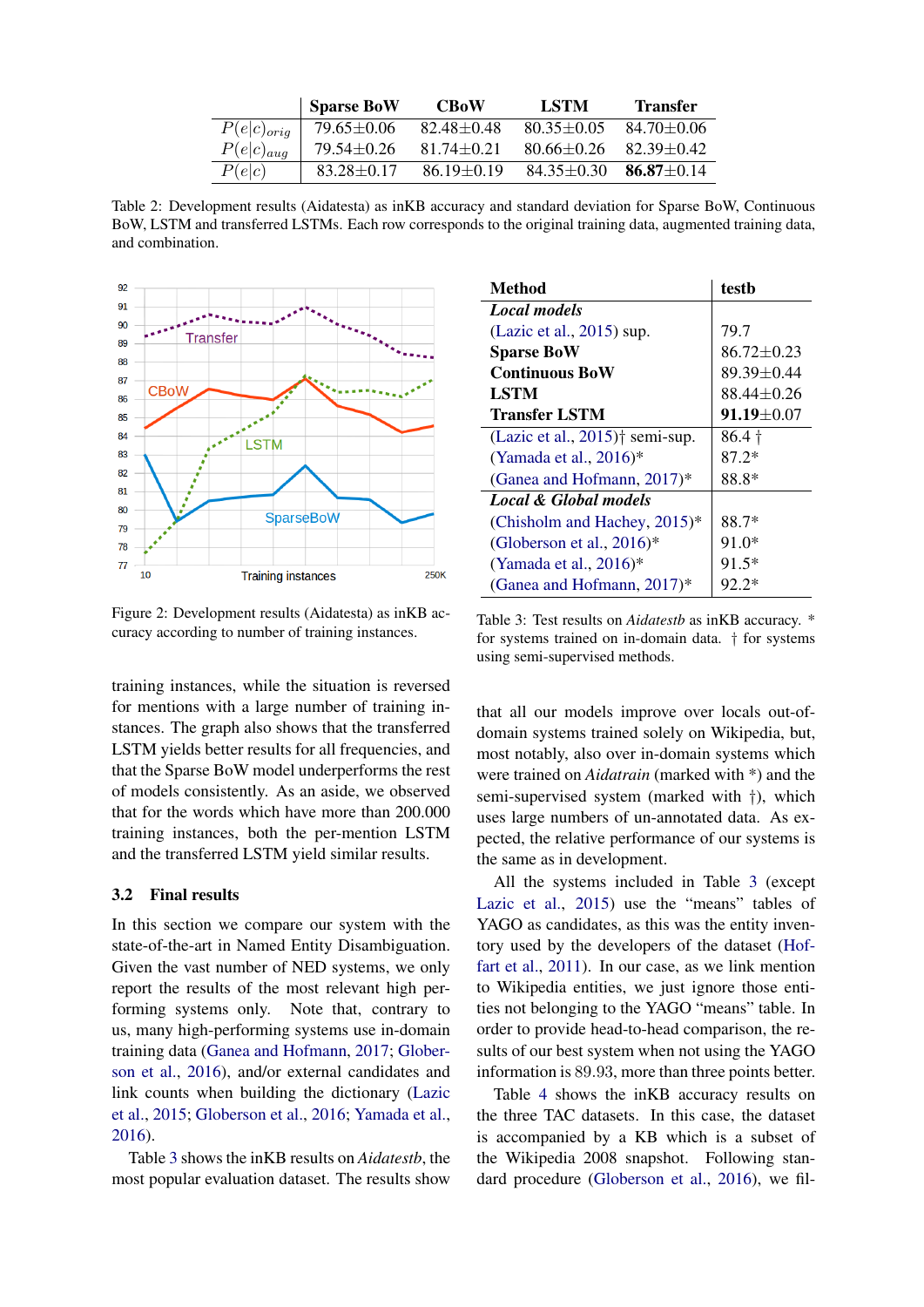| Method                                         | tac10   | tac11             | tac12   |
|------------------------------------------------|---------|-------------------|---------|
| <b>Local models</b>                            |         |                   |         |
| (Lazic et al., $2015$ ) sup.                   |         | 74.5              | 68.7    |
| <b>Sparse BoW</b>                              | 85.82   | 80.25             | 63.12   |
| <b>Continuous BoW</b>                          | 86.96   | 81.55             | 67.49   |
| <b>LSTM</b>                                    | 86.73   | 81.44             | 67.32   |
| <b>Transfer LSTM</b>                           | 87.32   | 84.41             | 72.58   |
| (Lazic et al., $2015$ ) <sup>†</sup> semi-sup. |         | 79.3 <sup>+</sup> | 74.2†   |
| (Chang et al., $2016$ )*                       | $84.5*$ |                   |         |
| (Yamada et al., $2016$ )*                      | $84.6*$ |                   |         |
| <b>Local &amp; Global models</b>               |         |                   |         |
| (Cucerzan, $2012$ )*                           |         |                   | $72.0*$ |
| (Chisholm and Hachey, $2015$ )*                | $80.7*$ |                   |         |
| (Globerson et al., $2016$ )*                   | $87.2*$ | $84.3*$           | $82.4*$ |
| (Yamada et al., $2016$ )*                      | $85.2*$ |                   |         |

<span id="page-6-0"></span>Table 4: Test results on TAC datasets as inKB accuracy. \* for systems trained on in-domain data. † for systems using semi-supervised methods.

ter out entities not listed in the KB before evaluating the results. The table shows that the relative performance of our systems is stable. Our best system outperforms the results of the local system trained on Wikipedia on both Tac2011 and Tac2012 (10 and 3 points). Regarding the comparison with other local systems (in-domain and semi-supervised), our results are the best, including global methods. The only exception is on the TAC2012 dataset, where the mentions were short and known to be specially challenging. In fact, the winner of the task [\(Cucerzan,](#page-8-7) [2012\)](#page-8-7) performed an especial effort on finding longer correferent mentions in the document. In the case of [\(Lazic et al.,](#page-8-4) [2015;](#page-8-4) [Globerson et al.,](#page-8-5) [2016\)](#page-8-5), they use a coreference resolver, which could explain their better results on this dataset.

Note that in this section we do not report results of systems which use the candidate dictionary of [\(Pershina et al.,](#page-9-10) [2015\)](#page-9-10). As observed by [\(Glober](#page-8-5)[son et al.,](#page-8-5) [2016\)](#page-8-5), among others, that candidate dictionary has been manually pruned and extended to contain the gold standard entity, yielding a dictionary that has a 100% upperbound and very limited ambiguity. This makes the results of systems using this dictionary look much better than those using automatically constructed candidate models. We thus miss results from some papers [\(Pershina](#page-9-10) [et al.,](#page-9-10) [2015;](#page-9-10) [Sil et al.,](#page-9-3) [2018\)](#page-9-3), and report the results using automatically constructed dictionaries for the rest (e.g. [Globerson et al.,](#page-8-5) [2016\)](#page-8-5).

# 4 Related Work

In this section we will briefly review NED systems and text representation literature. [Hachey et al.](#page-8-15) [\(2012\)](#page-8-15) present a detailed overview of all possible components, but in this section we will focus on the most relevant high performing systems. Please see [\(Ling et al.,](#page-9-11) [2015\)](#page-9-11) for a more detailed review of past research.

# 4.1 NED systems

Among local systems that are trained on Wikipedia alone, [\(Lazic et al.,](#page-8-4) [2015\)](#page-8-4) was the best performing one to date. Their system is based on probabilistic estimation, with a rich preprocessing pipeline, including dependency parsing, common noun phrase identificacion and coreference resolution. They present the results for both a supervised version, and a graphbased semi-supervised extension which improves results. We think that the results of our method could be improved using richer pre-processing, specially the use of coreference to find longer coreferent mentions, which reduces the ambiguity of the mention and improve results.

Among global models, [\(Chisholm and Hachey,](#page-8-8) [2015\)](#page-8-8) use a learning to rank algorithm which combines local and global features, trained on in-domain corpora (*Aidatrain* and *Tac2010 train*, respectively). They improve the results significantly by extending the information extracted from Wikipedia with a web crawl.

In [\(Yamada et al.,](#page-9-2) [2016\)](#page-9-2), the authors jointly learn word and entity embeddings using Wikipedia. The similarity of word and entity embeddings are used as features to train a Gradient Boosted Regression Trees on in-domain data. They report both local and global results, with a clear improvement when adding a global component.

[Ganea and Hofmann](#page-8-6) [\(2017\)](#page-8-6) also present a local and global algorithm. In their local algorithm, they combine word and entity embeddings with an attention mechanism trained on in-domain data. The global component is Loopy Belief Propagation, which optimizes the global sequence coherence initialized by the local algorithm. They report the best results among both local and global algorithms in *Aidatestb*, but, unfortunately they don not provide results on the TAC datasets. Given that their global algorithm yields an improvement of 3 points, and that our local method exploits complementary information, we would like to combine both in future work.

[Globerson et al.](#page-8-5) [\(2016\)](#page-8-5) add a global compo-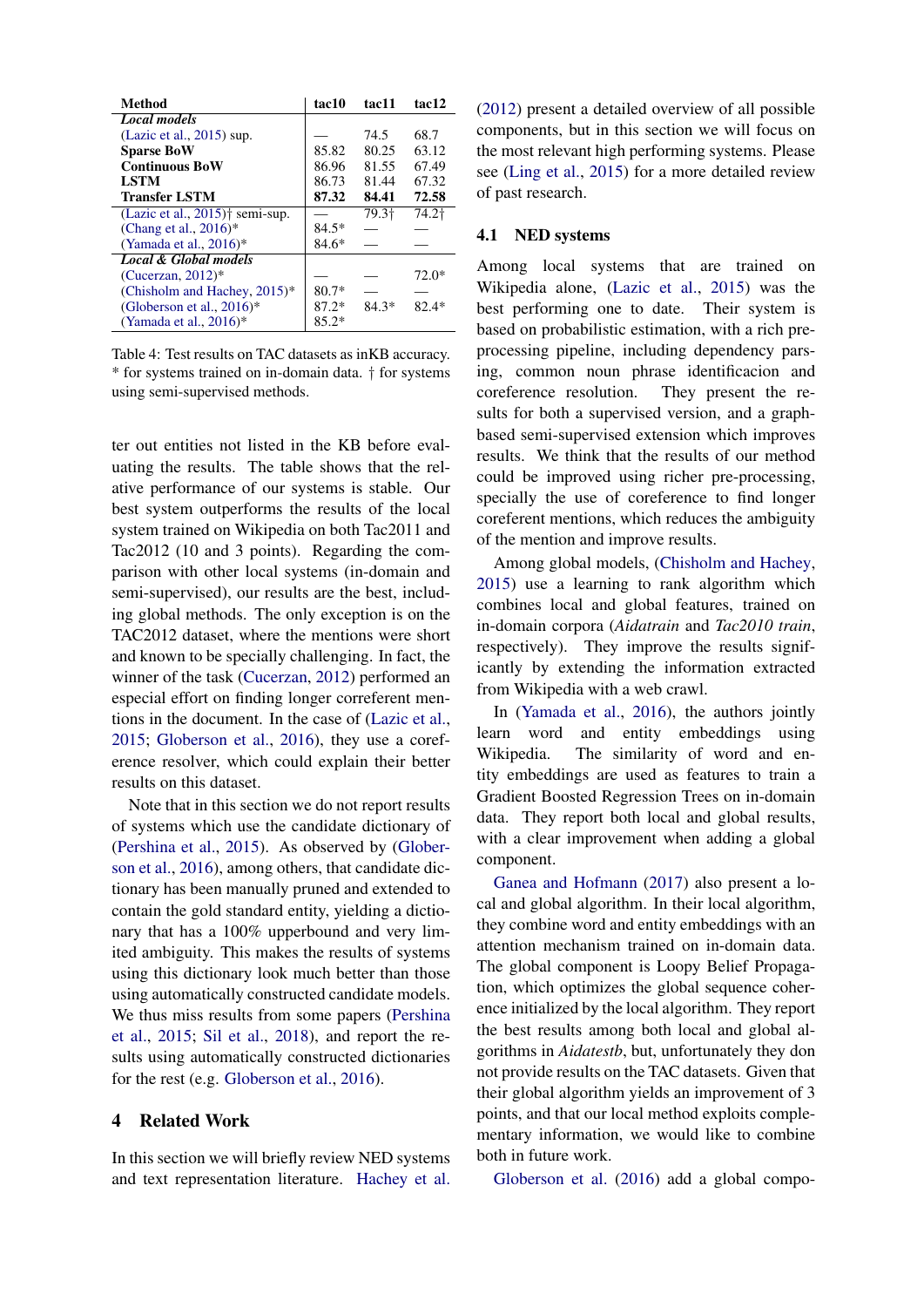nent to Plato [\(Lazic et al.,](#page-8-4) [2015\)](#page-8-4), whose weights are used to initialize a multi-focal attention mechanism. The global model is trained and optimized on in-domain training datasets. They report the best performance for *TAC* datasets to date, and very good results on *Aida*. Their very strong results on TAC 2012 (together with those of [Lazic](#page-8-4) [et al.,](#page-8-4) [2015\)](#page-8-4) seem to be due to the use coreference in the candidate model, as this dataset includes shorter target mentions than the rest.

More recently, [Sil et al.](#page-9-3) [\(2018\)](#page-9-3) introduce a deep neural cross-lingual entity linking system using a combination of CNN, LSTM and NTNs, with strong results. Their method performs similar to ours on TAC2010, but using the manually curated dictionary of [\(Pershina et al.,](#page-9-10) [2015\)](#page-9-10), which, as stated before, greatly simplifies the task (c.f. Section [3.2\)](#page-5-3).

All NED systems mentioned above build a single model for all possible target mentions. The only word expert approach that we are aware of is briefly mentioned in [\(Chang et al.,](#page-8-14) [2016\)](#page-8-14). This paper compares NED and word sense disambiguation, and builds a bag of words logistic regression classifier for each mention. Their results on the *TAC2010* dataset is 84.5, below our results.

#### 4.2 Text representation

Text representation for deep learning is a hot topic on natural language processing [\(LeCun et al.,](#page-9-4) [2015\)](#page-9-4), and several evaluation frameworks have been proposed [\(Conneau and Kiela,](#page-8-9) [2018;](#page-8-9) [Wang](#page-9-6) [et al.,](#page-9-6) [2018\)](#page-9-6). Our 500K classification tasks can be seen as an additional large-scale testbed for text representation proposals.

In a setting similar to ours, [\(Yuan et al.,](#page-9-12) [2016;](#page-9-12) [Peters et al.,](#page-9-5) [2018\)](#page-9-5) propose to train a language model based on LSTMs and then use it for word sense disambiguation. Instead of using the context representations to learn a classifier directly as we do, they use label propagation in representation space. In our case, instead of using a language model, we train the text representation model on a more closely related task, i.e., that of disambiguating all possible entities.

While bags of pre-trained word embeddings and LSTMs are the most popular approaches for text representation, many alternatives exist. For instance, ELMo [\(Peters et al.,](#page-9-5) [2018\)](#page-9-5) obtains word embeddings that include contextual information, and then combine them using bag-of-words or

other alternative. Alternatively, universal sentence encoding models that are useful in many tasks are being proposed [\(Arora et al.,](#page-8-16) [2017;](#page-8-16) [Logeswaran](#page-9-13) [and Lee,](#page-9-13) [2018;](#page-9-13) [Subramanian et al.,](#page-9-14) [2018;](#page-9-14) [Cer](#page-8-17) [et al.,](#page-8-17) [2018\)](#page-8-17). We think that, in supervised classification tasks such as ours, the transferred LSTM already captures well contextual information and that the performance bottleneck might lie on the classifier. If that is the case, stronger context representation models might not make much of a difference. We plan to explore this in future work.

#### 5 Conclusions and Future Work

In this paper we propose to break the task of NED into 500K classification tasks, one for each target mention, as opposed to building a single model for all 500K mentions. The advantage of this word expert approach is that each of the 500K classification tasks is simpler. On the negative side, scarcity of training data is made worse. We show that this problem can be effectively alleviated with dataaugmentation and specially with transfer learning.

A set of 500K classification problems provides a great experimental framework for testing text representation and classification algorithms. Given the scarce data available, learning a classifier directly on a bag-of-words or LSTM representation yields weak results. Bringing in pre-trained embeddings improves results, but the key to strong performance is to learn a single model for all entities using an LSTM and then transfer the LSTM to each of the word experts.

Our model is a local system using Wikipedia information alone, yielding the best results among local systems, comparable to systems trained on in-domain data and incorporating global coherence models. All training examples and models in this paper, as well as the pytorch code to repro-duce results is availabe<sup>[7](#page-7-0)</sup>.

For the future, the performance of our system can be easily improved combining it with a global method such as [\(Ganea and Hofmann,](#page-8-6) [2017\)](#page-8-6). There are also specific improvements that can be done, such as using correference [\(Lazic](#page-8-4) [et al.,](#page-8-4) [2015\)](#page-8-4) or additional information from web crawls [\(Chisholm and Hachey,](#page-8-8) [2015\)](#page-8-8). Regarding the use of in-domain training, we think that our out-of-domain results reflect the most realistic scenario, as in-domain training data is rare in practice.

<span id="page-7-0"></span><sup>7</sup>[https://github.com/anderbarrena/](https://github.com/anderbarrena/500kNED) [500kNED](https://github.com/anderbarrena/500kNED)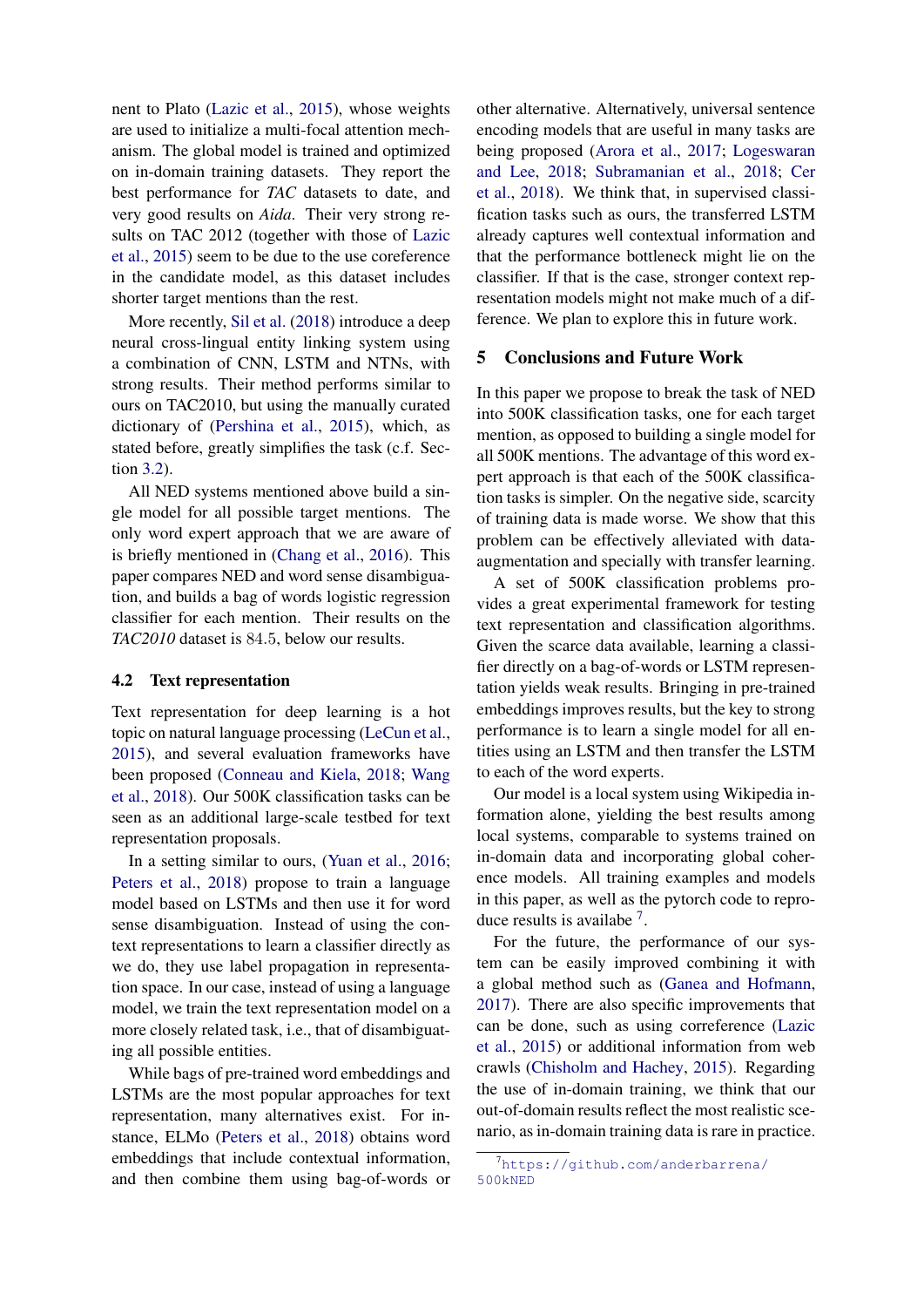Regarding text representation, we tested some straightforward alternatives. Recent work has proposed stronger options which could improve the results of our word experts further.

## Acknowledgments

This research was partially supported by the Spanish MINECO (TUNER TIN2015-65308-C5- 1-R, MUSTER PCIN-2015-226, cofunded by EU FEDER), the UPV/EHU (excellence research group), and the NVIDIA GPU grant program.

## References

- <span id="page-8-16"></span>Sanjeev Arora, Yingyu Liang, and Tengyu Ma. 2017. A simple but tough-to-beat baseline for sentence embeddings. In *International Conference on Learning Representations*.
- <span id="page-8-13"></span>Ander Barrena, Eneko Agirre, Bernardo Cabaleiro, Anselmo Peñas, and Aitor Soroa. 2014. "one entity per discourse" and "one entity per collocation" improve named-entity disambiguation. In *Proceedings of COLING 2014, the 25th International Conference on Computational Linguistics: Technical Papers*, pages 2260–2269, Dublin, Ireland. Dublin City University and Association for Computational Linguistics.
- <span id="page-8-11"></span>Ander Barrena, Aitor Soroa, and Eneko Agirre. 2016. Alleviating poor context with background knowledge for named entity disambiguation. In *Proceedings of the 54th Annual Meeting of the Association for Computational Linguistics (Volume 1: Long Papers)*, pages 1903–1912, Berlin, Germany. Association for Computational Linguistics.
- <span id="page-8-10"></span>Yoshua Bengio. 2012. Deep learning of representations for unsupervised and transfer learning. In *Proceedings of ICML Workshop on Unsupervised and Transfer Learning*, pages 17–36.
- <span id="page-8-0"></span>R. C. Bunescu and M. Pasca. 2006. Using encyclopedic knowledge for named entity disambiguation. In *Proceesings of the 11th Conference of the European Chapter of the Association for Computational Linguistics (EACL)*, pages 9–16, Trento, Italy. The Association for Computer Linguistics.
- <span id="page-8-17"></span>D. Cer, Y. Yang, S.-y. Kong, N. Hua, N. Limtiaco, R. St. John, N. Constant, M. Guajardo-Cespedes, S. Yuan, C. Tar, Y.-H. Sung, B. Strope, and R. Kurzweil. 2018. Universal Sentence Encoder. *ArXiv e-prints*.
- <span id="page-8-14"></span>Angel Chang, Valentin I. Spitkovsky, Christopher D. Manning, and Eneko Agirre. 2016. A comparison of named-entity disambiguation and word sense disambiguation. In *Proceedings of the Tenth International Conference on Language Resources and Evaluation (LREC 2016)*, Paris, France. European Language Resources Association (ELRA).
- <span id="page-8-8"></span>Andrew Chisholm and Ben Hachey. 2015. Entity disambiguation with web links. *Transactions of the Association for Computational Linguistics*, 3:145–156.
- <span id="page-8-9"></span>A. Conneau and D. Kiela. 2018. SentEval: An Evaluation Toolkit for Universal Sentence Representations. *ArXiv e-prints*.
- <span id="page-8-2"></span>S. Cucerzan. 2007. Large-Scale Named Entity Disambiguation Based on Wikipedia Data. In *Proceedings of the 2007 Joint Conference on Empirical Methods in Natural Language Processing and Computational Natural Language Learning (EMNLP-CoNLL)*, pages 708–716, Prague, Czech Republic.
- <span id="page-8-7"></span>Silviu Cucerzan. 2012. Msr system for entity linking at tac 2012. In *Text Analysis Conference - Knowledge Base Population 2012 TAC-KBP 2012*.
- <span id="page-8-6"></span>Octavian-Eugen Ganea and Thomas Hofmann. 2017. Deep joint entity disambiguation with local neural attention. In *Proceedings of the 2017 Conference on Empirical Methods in Natural Language Processing*, pages 2619–2629, Copenhagen, Denmark. Association for Computational Linguistics.
- <span id="page-8-5"></span>Amir Globerson, Nevena Lazic, Soumen Chakrabarti, Amarnag Subramanya, Michael Ringaard, and Fernando Pereira. 2016. Collective entity resolution with multi-focal attention. In *Proceedings of the 54th Annual Meeting of the Association for Computational Linguistics (Volume 1: Long Papers)*, pages 621–631, Berlin, Germany. Association for Computational Linguistics.
- <span id="page-8-15"></span>B. Hachey, W. Radford, J. Nothman, M. Honnibal, and J.R. Curran. 2012. Evaluating Entity Linking with Wikipedia. *Artificial Intelligence*, 194:130–150.
- <span id="page-8-3"></span>X. Han and L. Sun. 2011. A generative entity-mention model for linking entities with knowledge base. In *Proceedings of the 49th Annual Meeting of the Association for Computational Linguistics: Human Language Technologies - Volume 1*, HLT '11, pages 945–954, Stroudsburg, PA, USA. Association for Computational Linguistics.
- <span id="page-8-12"></span>Sepp Hochreiter and Jürgen Schmidhuber. 1997. Long short-term memory. *Neural computation*, 9(8):1735–1780.
- <span id="page-8-1"></span>J. Hoffart, M.A. Yosef, I. Bordino, H. Fürstenau, M. Pinkal, M. Spaniol, B. Taneva, S. Thater, and Robust Disambiguation of Named Entities in Text. In *Proceedings of the Conference on Empirical Methods in Natural Language Processing*, EMNLP '11, pages 782–792, Stroudsburg, PA, USA. Association for Computational Linguistics.
- <span id="page-8-4"></span>Nevena Lazic, Amarnag Subramanya, Michael Ringgaard, and Fernando Pereira. 2015. Plato: A selective context model for entity resolution. *Transactions of the Association for Computational Linguistics*, 3:503–515.